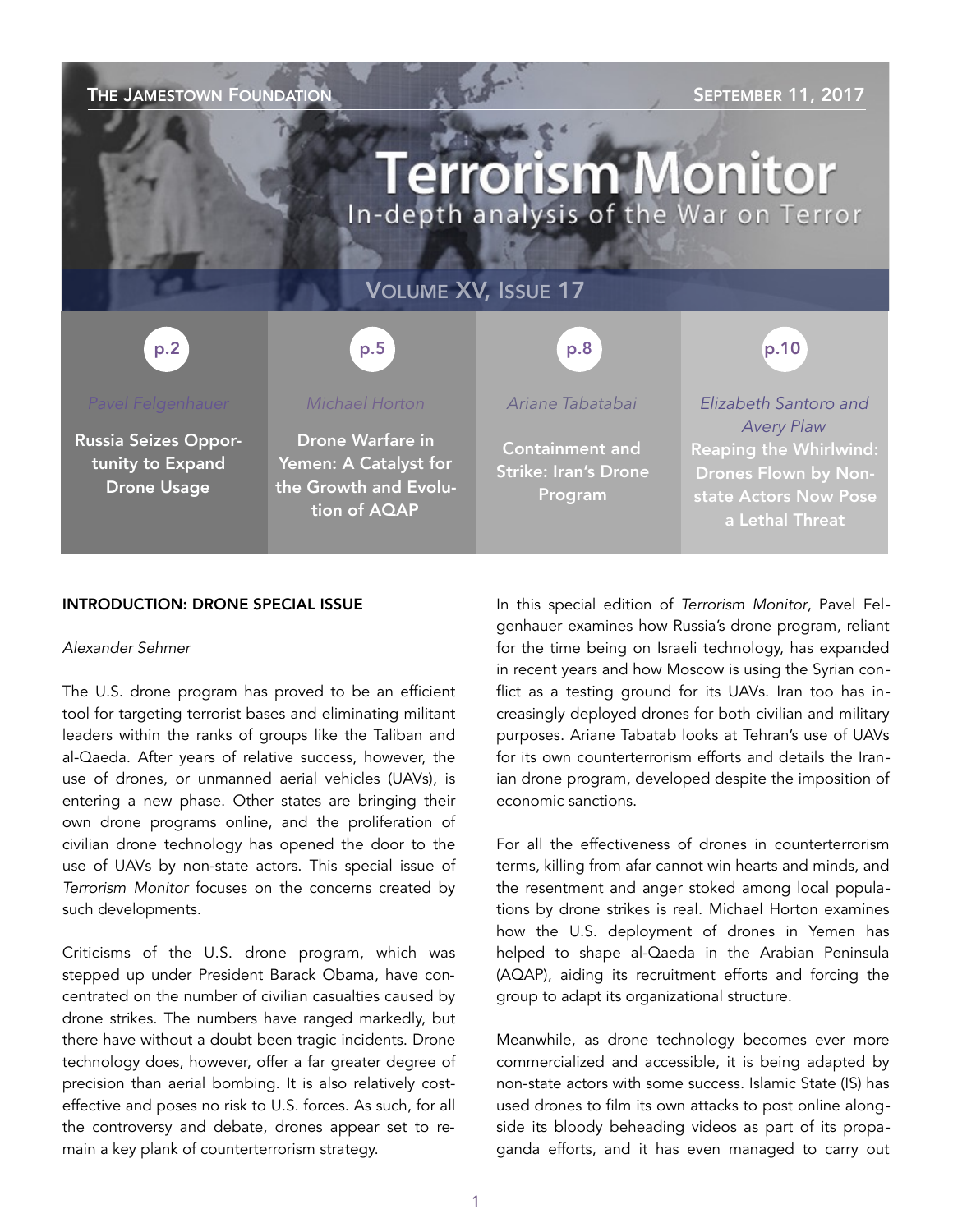some deadly strikes. Examining this issue, Elizabeth Santoro and Avery Plaw discuss how non-state actors are experimenting with drones to pose a potentially lethal threat.

### Russia Seizes Opportunity to Expand Drone Usage

#### *Pavel Felgenhauer*

During the Russian war in Afghanistan in the 1980s, and later the conflicts in Chechnya in the North Caucasus in the 1990s and 2000s, the Russian military went into battle without unmanned aerial vehicles (UAVs) and apparently saw no necessity to acquire them. Instead, aerial reconnaissance and attack missions were carried out using manned aircraft, because, by and large, the opposition in both Chechen wars did not have significant or effective anti-aircraft capabilities.

Even so, Chechen rebels using Soviet Igla short-range man-portable air defense systems (MANPADS) shot down a number of Russian aircraft, mostly helicopters. Some of these losses were painful, but Russian fixedwing jets continued to carry out sorties in the North Caucasus with near impunity.

It was not until after Russia's invasion of Georgia in 2008 that Moscow began an effective UAV program. After a slow start, Russia is struggling to expand its drone capabilities. Once its attack UAVs — currently still in development — become operational, they are likely to be deployed to Syria for combat practice and assessment.

#### Watched From Afar

In August 2008, Russian forces invaded Georgia. Most of the Russian troops were from Russia's Southern Military District and had experience fighting separatist/Islamist rebels, but going up against the more modern and better-equipped Georgian military was very different. The Russian military was victorious nonetheless, and the war ended after five days with a French-brokered truce, but it was in the conflict with Georgia that Russia's lack of usable UAVs was exposed and recognized as a significant deficiency that required immediate action.

Looking back to 2010, General Vladimir Shamanov, the commander of the elite Russian Airborne Troops (VDV – Vozdushno-desantnye voyska), at present retired from active service and chair of the Duma Defense Committee, told how, when he was deploying paratroopers in Abkhazia to invade Georgia, his force's movements were monitored by an Israeli-made Georgian UAV (Hermes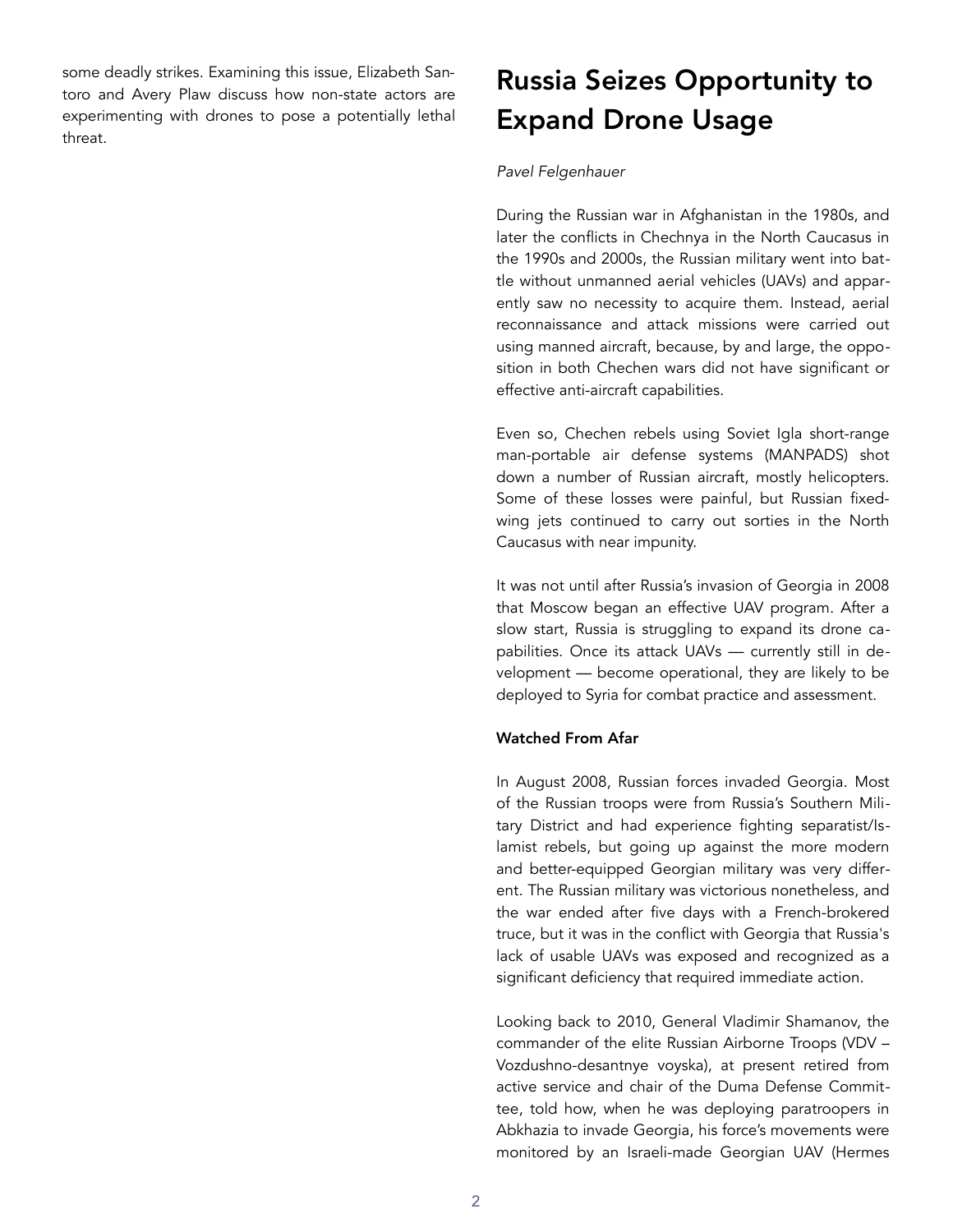450) that hovered constantly overhead and which his troops failed to shoot down.

According to Shamanov, heat-seeking Igla anti-aircraft missiles failed to register the UAV as a target because of its low-emission engine. The 30mm guns of BMD-2 airborne combat vehicles, designed to hit aircraft at altitudes up to 2 kilometers (km), failed to reach the craft because it was hovering at 5 km. Shamanov found himself more or less in the same position as some Pashtun tribesman, hopelessly brandishing a gun at the sleek high-tech threat hovering above and watching his every move with impunity (Nezavisimoye Voyennoye Obozreniye, June 4, 2010; EDM, June 10, 2010).

The Georgians were not ready to resist massive Russian simultaneous invasions in both South Ossetia and Abkhazia, but the UAV reconnaissance gave the Georgian leadership prior information about what was coming, while the Russian commanders who lacked UAV's were unsure about the exact location of enemy forces.

When the Shamanov-led paratroop force crossed the ceasefire line on the Inguri River from Abkhazia, it encountered no armed resistance. The Georgian forces faded away, successfully hiding their more modern heavy weapons and waiting for Western diplomatic efforts to stop the invasion.

#### Developing Drones

The Russian defense industry is still very much reliant on Cold War era Soviet weapon systems, and the development of "new Russian weapons" is in many cases the result of the modernization of old Soviet hardware, or the development and production of Soviet-designed systems that originated in the 1980s.

In 2010, Colonel General Vladimir Popovkin, then the defense ministry chef of armaments and first deputy defense minister, was given sweeping powers and money to procure Western defense technologies and expedite the production of weapon systems that had been unavailable in the USSR.

Popovkin publicly ridiculed attempts by different Russian companies to make UAVs and oversaw the signing of a number of contracts to buy Israeli-made UAVs from the Israel Aerospace Industries (IAI) Corporation.

By 2011, Russia had begun to operationally integrate these into its armed forces. By 2012, the Uralskiy Zavod Grazhdanskoy Aviatsii (UZGA) in Yekaterinburg began producing, using Israeli-provided components, the Forpost UAV, which is a Russian-assembled licensed replica of the IAI recon UAV Searcher II, together with Israelidesigned command/control and communications equipment.

The Forpost has been the backbone of successful Russian military UAV operations in Syria and Ukraine. According to defense ministry sources, the Israeli-designed Forpost is still today the most potent operational Russian UAV with the biggest payload (up to 70 kilograms (kg)) and the longest flight endurance (around 18 hours). By contrast, the Orlan-10 UAV, used by Russian forces in Syria, can carry only a 5 kg payload ([vedomosti,](https://www.vedomosti.ru/politics/articles/2016/06/07/643859-mlrd-rublei-beskonechnii-forpost) June 7, 2016).

#### Ukraine Becomes a Turning Point

In August 2014, Russian forces effectively used recon UAVs to turn the tide of battle in the eastern Ukrainian region of Donbas. Ukrainian government forces together with volunteer battalions were stretched thin, attacking the Russian-supported separatists in an attempt to surround the two main rebel-held cities — Donetsk and Lugansk. The rebel pro-Russian forces seemed to be in disarray, but just as the collapse of the Donbas rebellion seemed immanent, some nine elite Russian tactical battalion groups (TBGs) crossed the border into Ukraine and radically changed the course of the battle. The Russian authorities have not denied the presence of Russian military personnel in the Donbas, but claim they are volunteers on leave from active service (*otpuskniki*).

Russian air force jets were not deployed to provide air support for the August 2014 invasion, but UAVs were used to supply intelligence about the deployment and movements of the Ukrainian military, which had no effective UAVs and was unaware of what the Russians were up to.

Meanwhile, the Ukrainian air force stopped flying piloted recon and air attacks over the Donbas after the Russians introduced Buk surface-to-air missiles (SAMs) to the combat zone and shot down a number of Ukrainian aircraft. The Ukrainian forces found themselves pinned down and decimated by heavy howitzer and multiple rocket launcher system (MRLS) fire to the south-east of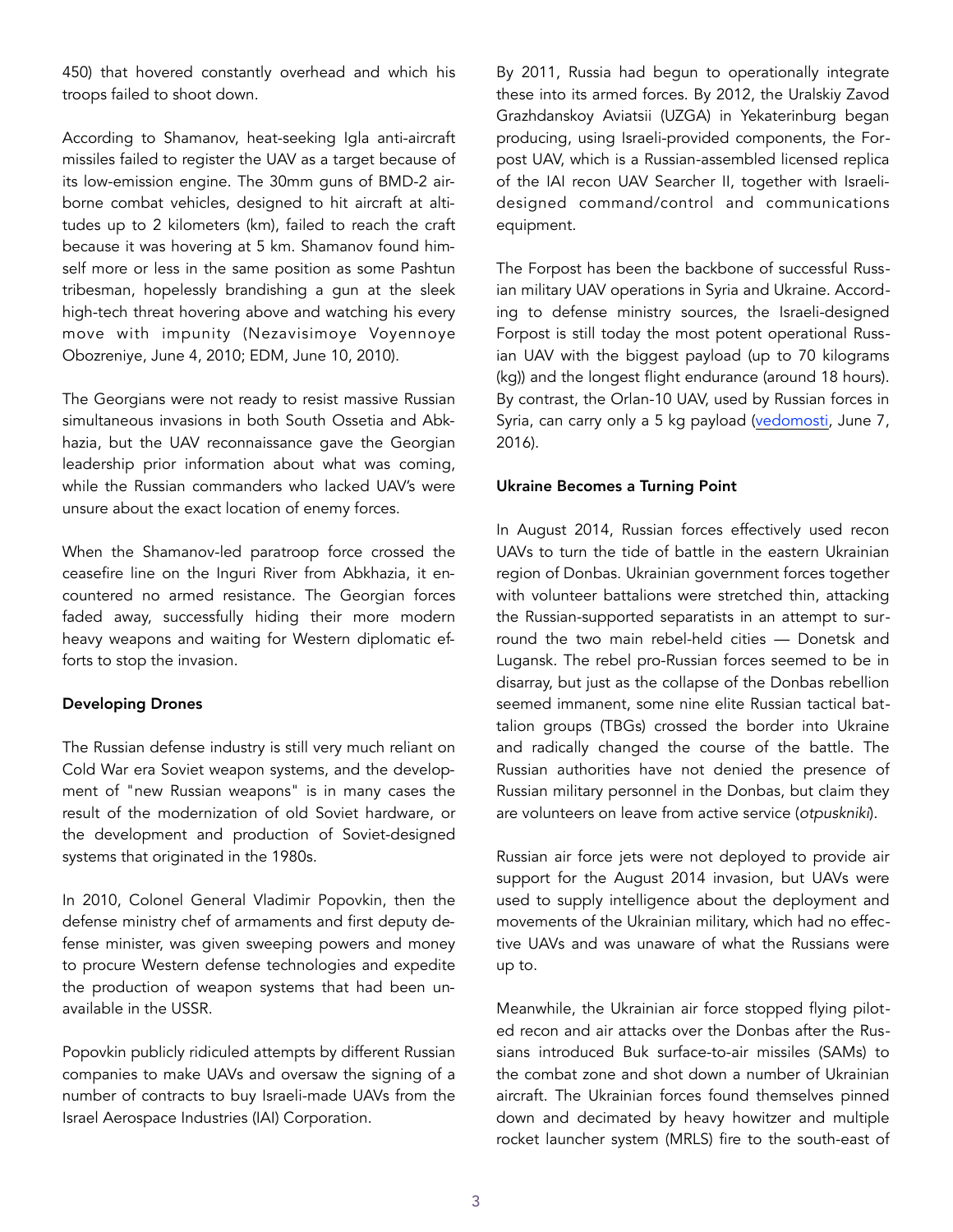Donetsk in Illovaysk and the south of Lugansk. The targeting intelligence was being provided by Russian UAVs, primarily by the Forposts.

Ukrainian forces suffered heavy casualties and were routed into a disorganized retreat. The rebel-controlled segment of the Donbas was solidified under the terms of the so-called Minsk-1 ceasefire agreement in September 2014 ([korrespondent.net/ukraine](http://korrespondent.net/ukraine/3877358-obnarodovan-tekst-otcheta-hpu-ob-ylovaiskom-kotle), August 14).

Russia does not officially acknowledge the use of its UAVs in the Ukraine conflict, but it is reported that at least two Forpost UAVs were lost in action in the Donbas ([vedomosti](https://www.vedomosti.ru/politics/articles/2016/06/07/643859-mlrd-rublei-beskonechnii-forpost), June 7, 2016). One Forpost was reportedly hit by Ukrainian antiaircraft fire in May 2015 over Peski in the outskirts of Donetsk, and it crash-landed on territory controlled by Ukrainian forces. The UAV was damaged, but did not disintegrate fully on impact. It was salvaged by the Ukrainians and positively identified as a UZGAassembled Forpost ([sprotyv.info,](http://sprotyv.info/ru/news/rossiyskiy-bpla-forpost-chto-pokazalo-vskrytie-foto) May 24, 2015).

#### Drones Deployed in Syria

Unlike in eastern Ukraine, the Russian military has been deployed openly and officially in Syria, although there are differing levels of official recognition for the combat role of its different services. The main emphasis has been on the combat sorties run by the Russian Aerospace Forces (VKS – Vozdushno-Kosmicheskiye Sily) some 90,000 combat sorties have flown since deployment in September 2015 — and on spectacular attacks by long-range cruise missiles launched from both sea and air against Islamic State (IS) targets and other rebels that Moscow considers to be "terrorists."

The combat activity of Russia's special forces, military advisers and specialists has also been acknowledged. As in the Donbas, Russian UAVs in Syria have been used to provide targeting intelligence for attack aircraft, heavy guns and MRLS ([regnum.ru,](https://regnum.ru/news/polit/2314397.html?google_editors_picks=true) August 27, 2017).

Footage of attacks provided by UAVs has been regularly displayed by the Russian military for propaganda purposes. However, if images of Russian jets deployed in action have been regularly displayed, images of the UAVs in Syria are not. The Russian authorities apparently believe the display of Israeli-designed Russian UAVs deployed on Arab soil and used to target local rebels is too sensitive.

In Syria and in the Donbas, Russian UAVs have been used exclusively on reconnaissance missions. Russia does not have any attack UAVs and cannot perform stealthily pinpointed UAV attacks, which have become something of a U.S. trademark. According to the VKS chief, Colonel General Viktor Bondaryev, Russia is working on producing attack UAVs, so as "not to fall behind" other nations ([Tass](http://tass.ru/armiya-i-opk/4422355), July 18). There have been numerous reports of different Russian companies developing "heavy" attack UAVs, but it seems clear there is as yet nothing usable. This is seen as a serious deficiency, especially in running low-intensity anti-guerrilla and counterterrorist operations.

When Russia was importing Israeli UAV technology some five years ago, it did not manage to buy anything more advanced or larger than the Searcher II. On condition of anonymity, Russian officials say that Washington has forbidden the Israelis from selling them bigger and more modern attack-capable UAVs.

In an apparent sign of desperation, the defense ministry has allocated budgetary funds to modernize the Forpost (Russian-made Searcher II), providing it with attack capabilities. By 2019, the UZGA in Yekaterinburg is expected to begin producing a modernized Forpost-M, "using Russian-made components and with attack capabilities" ([rg.ru](https://rg.ru/2017/05/05/razvedyvatelnye-drony-forpost-prevratiat-v-udarnye-bespilotniki.html), May 5). Russian defense industry sources boast that the Forpost-M will be "the best UAV in Russia and possibly in the world" ([defence.ru](https://defence.ru/article/izrailskii-bpla-forpost-moderniziruyut-v-rossii/), March 17).

A modernized Searcher II is too light and small to be an effective attack UAV on par with the U.S. MQ-1 Predator, MQ-9 Reaper, Israeli Elbit Hermes 450 or IAI Heron, but at present it seems to be the only reliable and usable UAV Russia can convert to perform attack missions.

*Dr. Pavel E Felgenhauer is an independent, Moscowbased defense analyst.*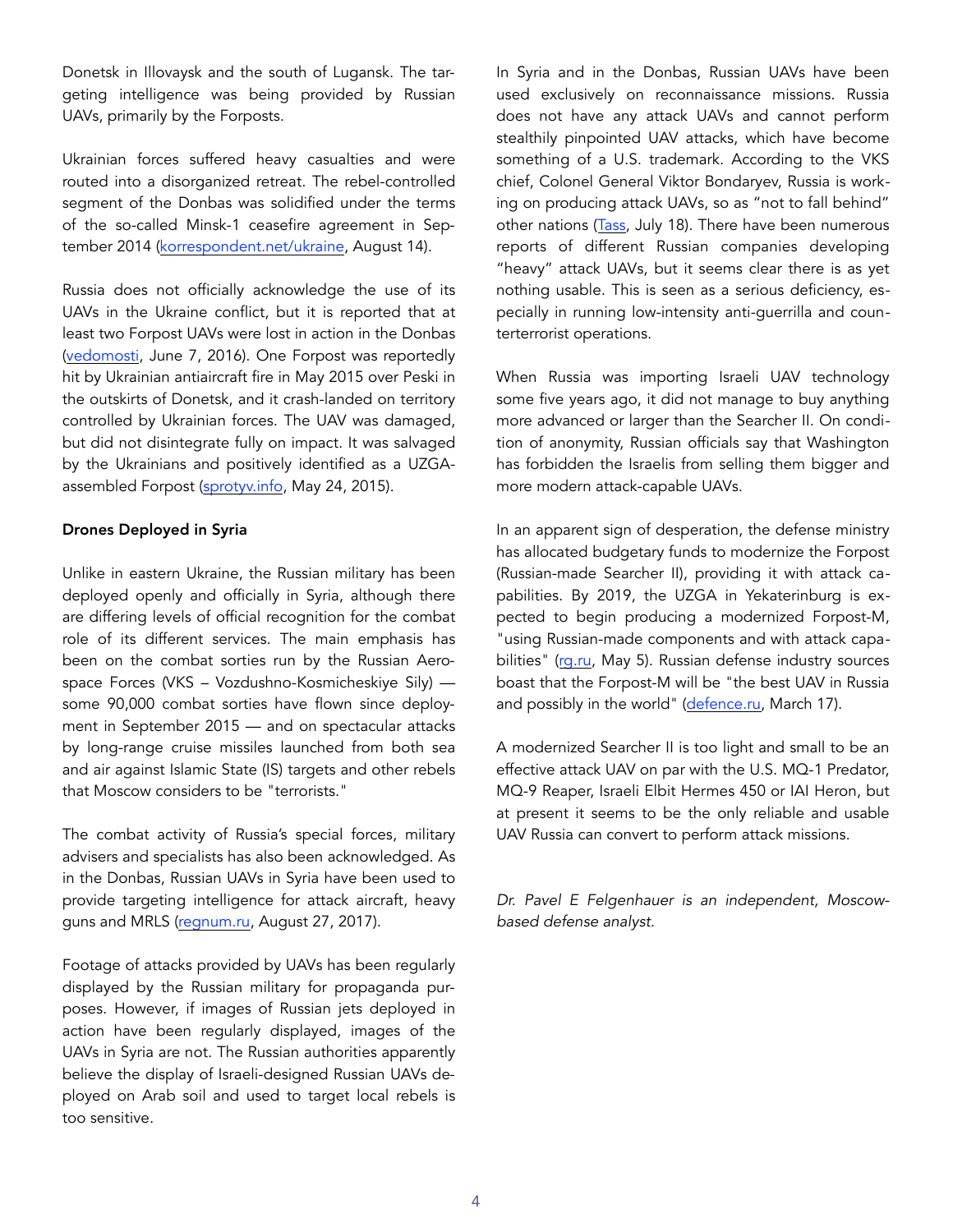## Drone Warfare in Yemen: A Catalyst for the Growth and Evolution of AQAP

#### *Michael Horton*

The first known targeted assassination using a drone took place in Yemen on November 3, 2002. The drone launched a hellfire missile that struck a Land Cruiser carrying six suspected members of al-Qaeda, including Sinan al-Harithi, thought to have been involved in the bombing of the USS *Cole*, and a naturalized U.S. citizen named Abu Ahmad al-Hijazi ([BBC,](http://news.bbc.co.uk/1/hi/2402479.stm) November 5, 2002). From 2002 to 2011, there were an estimated 25 attacks on targets in Yemen by U.S. operated drones, although all but the attack on al-Harithi occurred after 2009.

President Barack Obama's administration, far more than his predecessor, fully embraced drone-based targeted assassinations and "signature strikes." Obama's administration oversaw a marked increase in the number of drone strikes in Yemen from 2012 onward. Since 2012, the United States has carried out at least a 118 drone attacks on individuals and groups in Yemen.

With the advent of the Saudi- and United Arab Emirates (UAE)-backed war in Yemen, al-Qaeda in the Arabian Peninsula (AQAP) has considerably expanded its operations. Rarely targeted by Saudi forces, it is now flush with cash, recruits and weapons, thanks to the fracturing of the Yemeni armed forces and the absence, especially in the south, of a functioning national government.

While AQAP has benefited from Yemen's multi-actor civil war, it also has benefited significantly from the U.S.-led drone war. Apart from a brief period between 2012 and 2014 when it found itself under pressure from tribal militias, the Yemeni armed forces and Houthi rebels, AQAP continued to expand despite the Obama administration's campaign of drone strikes. Rather than having a negative impact on AQAP, the drone strikes in fact aided its recruitment efforts and, critically, have acted as a powerful catalyst for the evolution of the organization.

#### Watchtowers of the Skies

The insect-like hum of the engines of Predator and Reaper drones is often heard in rural Yemen, especially in the south, where AQAP has long maintained its strongholds. The incessant buzz of their engines, and the occasional glint of a drone banking in the sky, are reminders to Yemenis that a strike could come at any time. Yemenis are well aware that the drones are watching them, beaming their images back to places like Creech Air Force base in Nevada, where some of the drones are piloted by men sitting in converted shipping containers.

Most Yemenis — with the exception of Yemen's president in exile, who praised the use drones and was vehemently condemned for doing so — regard them as the weapon of cowards ([Yemen Times](http://www.yementimes.com/en/1719/opinion/3006/Responding-to-Hadi.htm), October 10, 2013). The men who operate the drones are invulnerable, immune from harm. Many Yemenis know that the drones' infrared cameras can see through the walls of their homes and that the most private moments of their lives can be watched by men and women thousands of miles away. To say that this breeds resentment is an understatement.

The presence of drones in the skies above Yemen is a kind of psychological warfare. Much has been written about the psychological effects of drones on the communities that they patrol. [1] As Gregoire Chamayou, author of *A Theory of the Drone,* argues, drones "amount to a psychic imprisonment within a perimeter no longer defined by bars, barriers and walls, but by the endless circling of flying watchtowers above." [2] When torture is used — and the use of drones could potentially be viewed as a kind of low-grade torture on a mass scale — it is all but certain that some of those tortured will break but still others will remain defiant, determined to exact revenge.

The word "*thar*" is often heard in Yemen. It is most often used to describe the need, indeed the demand, for revenge for a relative or tribe member who is unjustly killed. *Thar* is a powerful force within Yemeni culture, and it is a force that AQAP has harnessed. [3]

#### Aiding Recruitment

On December 12, 2013, four hellfire missiles were fired at a wedding convoy just outside of Radaa in southern Yemen [\(al-Jazeera,](http://www.aljazeera.com/news/middleeast/2013/12/relatives-want-justice-yemen-drone-strike-20131214111559659476.html) December 14, 2013). At least twelve civilians were killed in the strike. Internal investigations carried out by the U.S. government concluded that all of those killed were members of al-Qaeda. Details of this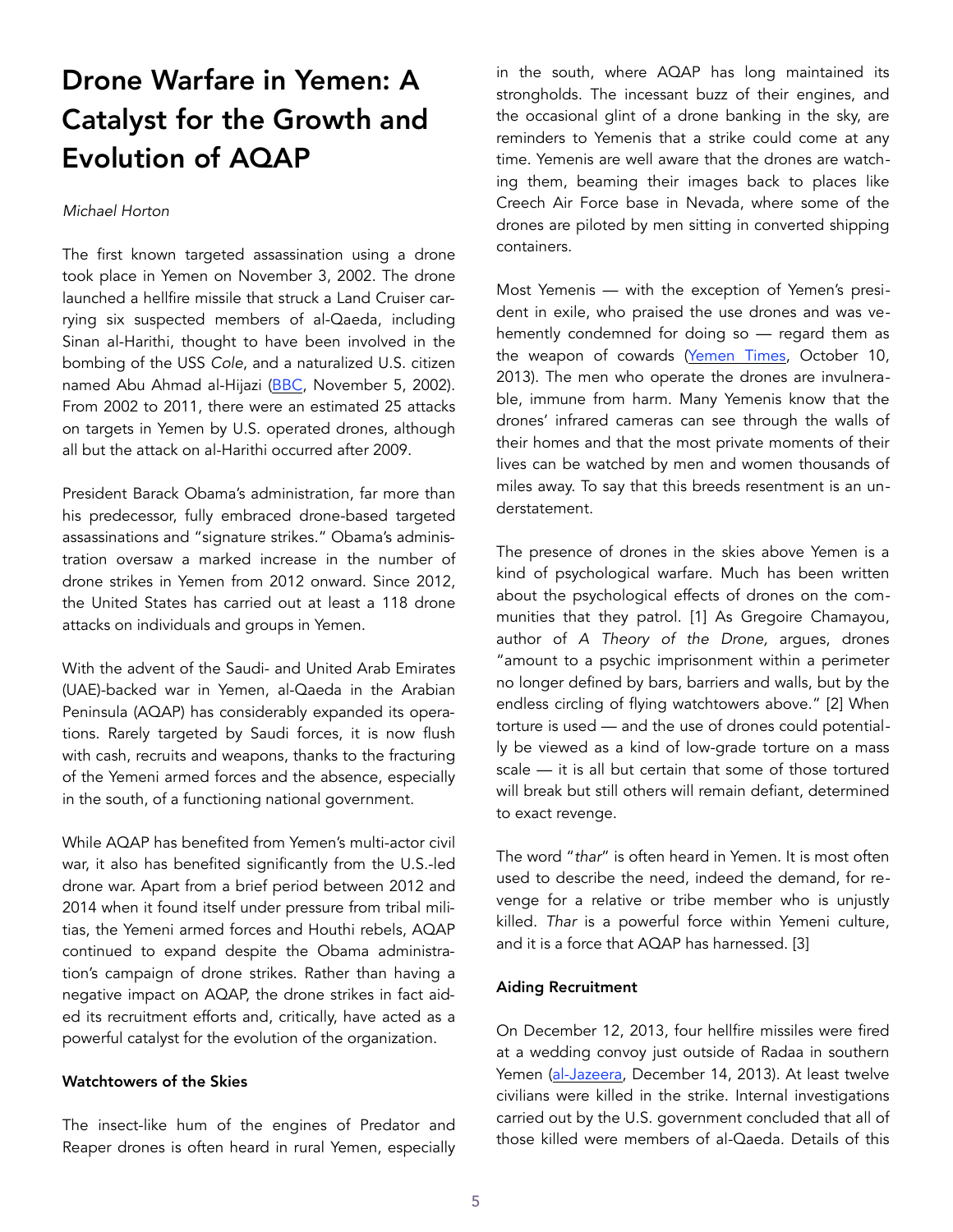report were never released. The family members of those killed, who were later paid some compensation for their losses, dispute that finding.

The government has a policy of counting all military age males killed in a "strike zone" as enemy combatants unless they are posthumously proved to be innocent. [4] [5] This policy artificially reduces or eliminates the possibility of civilian deaths, at least in the case of military aged males.

Such a fluid and flawed understanding of who belongs to al-Qaeda has helped AQAP's recruitment efforts. These are two-pronged: first AQAP argues that the United States and its drones do not differentiate between those who belong to the organization and those who do not. Thus, they might as well join AQAP, the only group that is dedicated to fighting the Americans and their drones. Second, AQAP — which has to a great degree indigenized itself and is trying to weave itself into Yemen's tribal fabric — offers men the opportunity to exact vengeance, to in effect achieve *thar*.

AQAP has in many respects de-prioritized the importance of members' and operatives' strict adherence to its radical understanding of Islam. This is particularly so at the lower and middle levels of the organization. It is often the desire for *thar* that binds men together rather than an acceptance of AQAP's militant Salafist beliefs.

AQAP has cleverly used the impotence that many Yemeni men feel in the face of a largely untouchable opponent to bolster its efforts to recruit men to the growing ranks of its fighters. While the use of drones has aided AQAP's recruitment efforts, this is only one of the ways in which the use of drones has strengthened AQAP.

#### A Powerful Catalyst

In his book *Brave New War: The Next Stage of Terrorism and the End of Globalization*, author John Robb argues persuasively that insurgent groups possess many advantages over the forces of a nation state. [6] Among these is their organizational structure, which increasingly mirrors an open source community network. Such a structure allows a group to rapidly modify its strategies, quickly develop and test new tactics and, in short, to evolve in a more dynamic manner than the rigidly hierarchical forces fielded by nation states.

AQAP is an excellent example of an insurgent/terrorist group that has fully embraced such a structure. In the past, AQAP was far more hierarchical, less open to recruits who did not share its religious beliefs and, as a result, much slower to respond to emergent threats, but thanks partly to drone warfare and to Yemen's chaotic political landscape, this is no longer the case. AQAP has transformed itself into an organization that is pragmatic and increasingly nimble.

Drones have successfully targeted a number of mid and high-level AQAP operatives. The use of drones for surveillance and assassination has put pressure on AQAP, particularly prior to 2015. However, far from disrupting the organization, this pressure has acted as a catalyst for the group's development of a range of new strategies and organizational structures designed to mitigate the threat posed by drones.

Drones and, to a lesser degree, ground-based operations by U.S. special forces have acted as a form of natural selection for AQAP operatives and for the larger organization. Those operatives who are sloppy and do not maintain operational security — namely the requirement not to use mobile phones and to compartmentalize operations — are naturally "weeded out." [7] Meanwhile, those operatives and upper-level leaders who maintain rigorous operational security protocols succeed in that they live to fight on and train the next generation of operatives. To that end, AQAP's leadership has instituted a kind of "apprenticeship program" whereby operatives with specialized skills and knowledge are shadowed, at least for a while, by others who can replace them if they are killed.

#### Next Steps

AQAP, like Islamic State (IS), has a keen interest in developing and using its own drones. While there are as yet no examples of AQAP using weaponized drones (IS, for its part, has used them in Iraq with some success), it is using them for surveillance ([The New Arab,](https://www.alaraby.co.uk/english/news/2016/11/14/is-weaponise-drones-and-bring-terror-to-mosuls-skies) November 14, 2016).

AQAP has benefited from an influx of advanced weaponry to Yemen from the external actors in Yemen's civil war — namely the UAE and Saudi Arabia. The group has also seized large quantities of medium and heavy weapons from the Yemeni armed forces.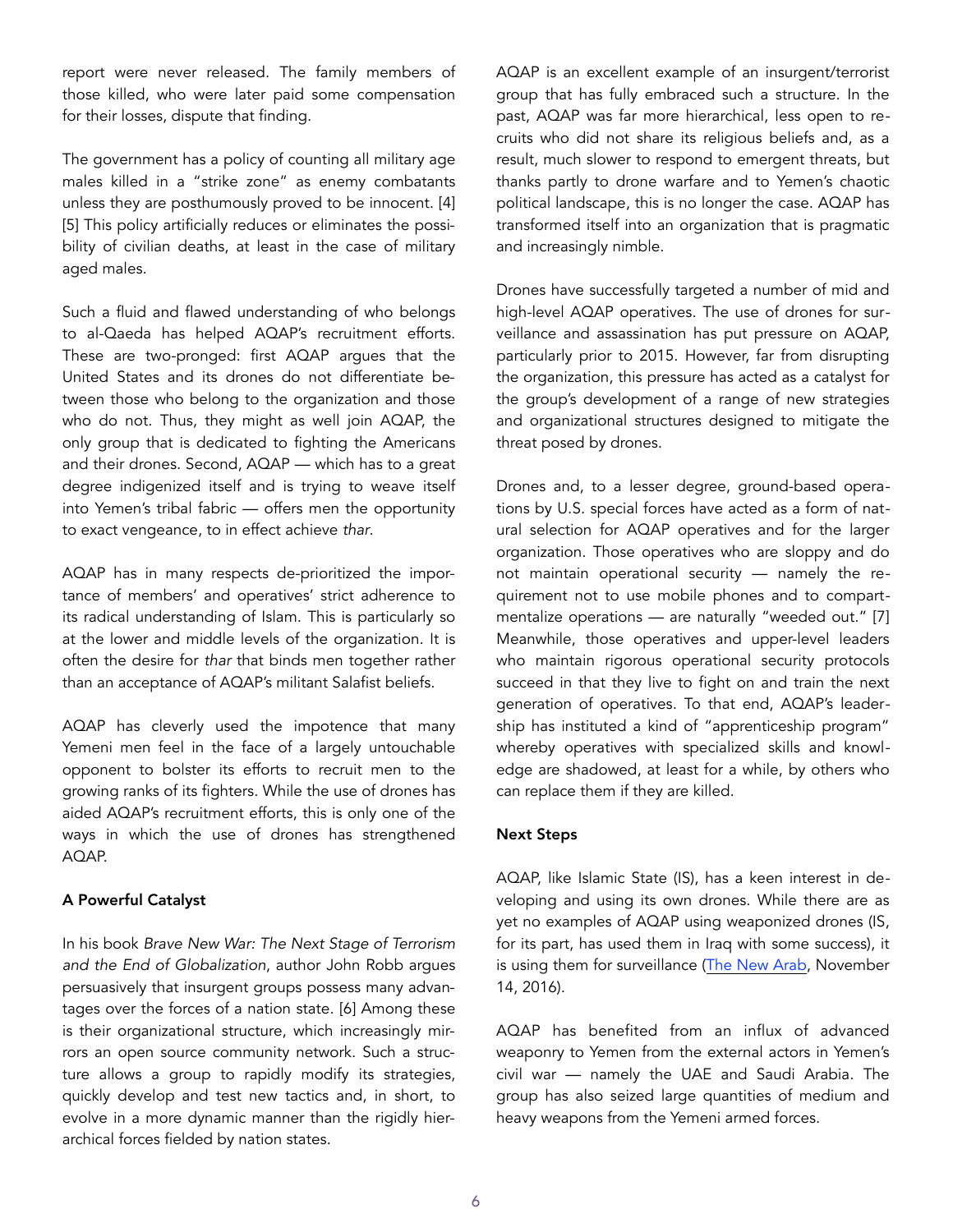Most critically, AQAP's membership now includes operatives who were formerly part of the Yemeni armed forces. Some of these men — many of whom have joined AQAP simply because of the pay — bring with them engineering expertise of all types, expertise with hand launched drones and, in some cases, considerable training in conventional warfare tactics and techniques.

While there is no clear evidence of AQAP using anything but commercially available drones, it is all but certain that military grade hand launched drones are available on the thriving black market in Yemen. It is highly likely that AQAP will acquire — or may have already acquired — these drones and either use them for surveillance or re-engineer them to carry ordinance.

Much like militaries around the world, AQAP, like other insurgent groups, recognizes the many ways that drones can be used to conduct surveillance on and attack enemies while minimizing the risk to its fighters. Just as AQAP's organizational structure is making it more nimble than its enemies, the same structure fosters and rewards the rapid development of new tactics. These new tactics are sure to include — and in the near future even rely on — drone technology.

The use of drones to hunt and kill people from thousands of miles away appeals to politicians and the militaries they oversee precisely because there is no risk to those operating the drones. Similarly, there are few questions from the American public when drone strikes occur, as they do every month in Yemen, Somalia, Afghanistan and Pakistan. However, as desirable as the use of drones may seem in the short term, the consequences of their use over the long term are likely to be profound as the groups they seek to target adapt, evolve and come to use the same technology in even more creative and disruptive ways than the nation states they oppose.

Just as harsh and challenging natural environments spur evolutionary change, the same kinds of pressure, albeit artificial, are being applied to AQAP. It has to rapidly adapt to new threats and new technologies. If it does not, then its members, and ultimately the organization itself, will die. As Dominic Johnson points out in his paper entitled, "Darwinian Selection in Asymmetric Warfare: The Natural Advantage of Insurgents and Terrorists," prey adapts faster than its predators. [8] However, at this point AQAP has little to fear. It has never before controlled more territory, been better funder or better armed than it is today.

*Michael Horton is a senior analyst for Arabian affairs at the Jamestown Foundation. He is a frequent contributor to Jane's Intelligence Review and has written for numerous other publications including: The National Interest, The Economist and West Point's CTC Sentinel.* 

#### **NOTES**

[1] See: James Cavallaro, Stephan Sonnenberg, and Sarah Knuckey, Living Under Drones: Death, Injury and Trauma to Civilians from US Drone Practices in Pakistan, Stanford: International Human Rights and Conflict Resolution Clinic, Stanford Law School; New York: NYU School of Law, Global Justice Clinic, 2012.

[2] Gregoire Chamayou, A Theory of the Drone, The New Press, 2013 (pg. 45).

[3] See: Akbar Ahmed, The Thistle and the Drone: How America's War on Terror Became a Global War on Tribal Islam, Brookings Institution Press, March 2013.

[4] See: Jo Becker and Scott Shane, "Secret 'Kill List' Proves a Test of Obama's Principles and Will," New York Times, May 29, 2012.Cite TD pg. 147

[5] Gregoire Chamayou argues that, "contrary to widespread legend, the drone is in reality related to a nondiscriminatory weapon of a new kind: by ruling out the possibility of combat, the drone destroys the very possibility of any clear differentiation between combatants and noncombatants (A Theory of the Drone, pg. 147)

[6] John Robb, Brave New War: The Next State of Terrorism and the End of Globalization, Wiley, April 2008.

[7] The heroin like draw of mobile phones and smart phones has been one of AQAP's greatest challenges in terms of operational security. AQAP, just as every other terrorist/ insurgent group, knows that they can be tracked and targeted through their use of mobile phones, yet their operatives find it hard to resist the temptation to use them for both operational and personal matters.

[8] Dominic Johnson, "Darwinian Selection in Asymmetric Warfare: The Natural Advantage of Insurgents and Terrorists," Journal of the Washington Academy of Sciences, Fall 2009 (89-112).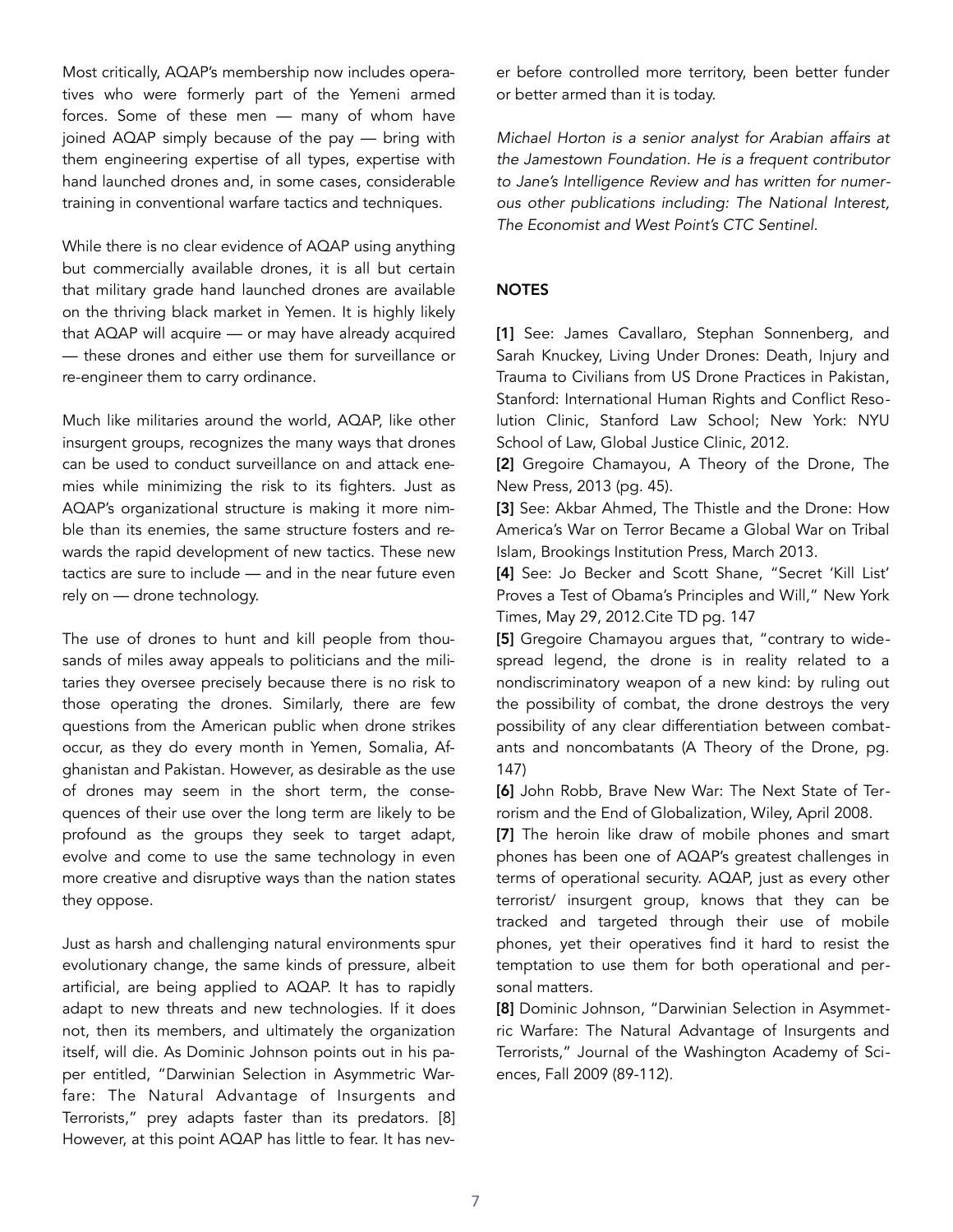### Containment and Strike: Iran's Drone Program

#### *Ariane Tabatabai*

Iran's unmanned aerial vehicles (UAV) program has made headlines in recent months, after several of its drones were shot down outside the country's borders, over Pakistan and Syria [\(Dawn](https://www.dawn.com/news/1340703), June 20). These incidents come as the country is beefing up its counterterrorism efforts, following the twin attacks in Tehran carried out by Islamic State (IS) in June ([Tasnim](https://www.tasnimnews.com/fa/news/1396/03/17/1430094/), June 7).

As part of its counterterrorism efforts, Iran is increasingly applying its growing UAV capabilities to identifying and targeting terrorists. This is particularly the case in the country's border areas, as well as in neighboring countries whose governments Tehran believes are unwilling or unable to tackle what it perceives a terrorist threat.

#### Capabilities and Applications

Iran possesses a range of surveillance and weaponized drones, including the H-110 Sarir, equipped with air-toair missiles, and the Shahed 129, a drone capable of carrying out 24-hour surveillance as well as strike mis-sions ([Mehr,](http://en.mehrnews.com/news/55239/First-Iranian-air-to-air-combat-drone) May 13, 2013).

Its UAV program was established during the Iran-Iraq War (1980-88) and is one of the oldest in the world. Given Iran's military doctrine, it is unsurprising that it would invest in developing a robust UAV program. Indeed, since the 1979 Islamic Revolution, Iran's defense doctrine has led it to develop low-risk, relatively low-cost tools, including missiles and UAVs, which afford it the ability to tackle threats at a distance without putting Iranian lives on the line.

Although the Islamic Republic frequently makes dubious claims about the capabilities of its military technology, the country has, nonetheless, made considerable progress with its drone program, especially considering it has essentially developed it against a backdrop of po-litical isolation and economic sanctions [\(Fars News,](http://www.farsnews.com/imgrep.php?nn=13930221001447) May 11, 2014). Nevertheless, it has a number of shortcomings and, as with most military technology, producers must often juggle "trade-offs" when designing drones — choosing between sometimes mutually exclusive features, such as range, speed, autonomy, payload, precision and the ability to avoid radar detection. Iran is also still lacking the considerable infrastructure required for its ambitions, often the most expensive part of UAV programs, given the "long tail" required to keep the drones operational, such as training operatives and gathering intelligence.

On the civilian front, Iran has deployed drones for environmental monitoring and is working to apply UAVs for sea rescue, among other purposes [\(IRNA,](http://www.irna.ir/fa/News/81625054) May 27, 2015). It is on the military front, however, that Iran's drone program has its widest application, with its drones utilized both directly, as well as indirectly via its proxies and various supported groups and militias.

#### Counterterrorism

Several security and military entities share the burden of Iranian counterterrorism. [1] These include the country's conventional military forces (known as the Artesh), the Islamic Revolutionary Guard Corps (IRGC), the ministry of intelligence and security (MOIS), and the country's law enforcement body (known by its Persian acronym, NAJA). Each of these organizations is, in turn, divided into smaller, often specialized or local, entities. Some entities operate exclusively within the country, as in the case of NAJA. Others operate mainly abroad, as is the case with the IRGC's elite Quds Force, which is responsible for much of Iran's support for terrorist groups and militias in the Middle East, particularly in Iraq and Syria, as well as Iran's own counterterrorism efforts there. Meanwhile, the Artesh, some IRGC units and MOIS have operations both at home and abroad.

These bodies share a number of counterterrorism missions, and in recent years, Iran has developed or started working on UAVs to facilitate them. Some are directly involved in the production process, while others merely make use the drones supplied to them.

The IRGC and Artesh, and the defense ministry more generally, are the main players in Iran's drone program.

#### Intelligence Gathering

MOIS and the IRGC are the primary entities in charge of Iran's surveillance, monitoring and intelligence gathering. The country has historically relied primarily on human intelligence (HUMINT), collected via its network of embassies and diplomatic offices abroad, friendly non-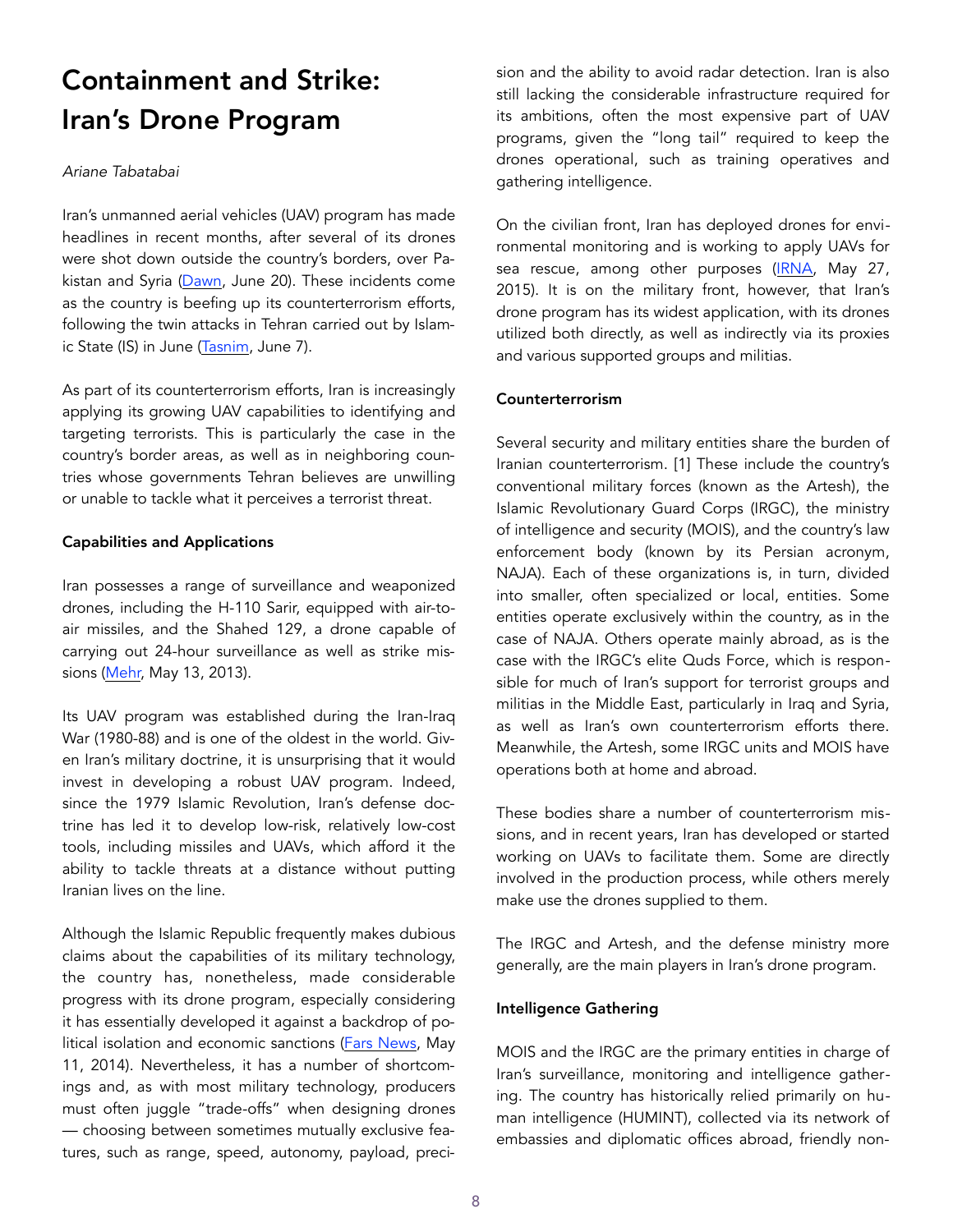state actors and the Basij militias, which are tied to the IRGC. In recent years, however, Tehran has tried to diversify its sources and methods, and has worked to complement its HUMINT capabilities with signals intelligence (SIGINT), of which the drone program is an important component. In 2015, for example, Iran unveiled Mohajem 92, a reconnaissance drone with a range of 500 kilometers and a maximum speed of 125 miles per hour that, according to Iranian sources, can stay aloft for up to six hours ([Mehr,](http://en.mehrnews.com/news/119375/Why-encroaching-on-Iranian-soil-is-an-unattainable-dream) September 3, 2016).

Iran primarily deploys surveillance drones in its border areas, including for reconnaissance and target identification. Indeed, the country has several troubled border areas where terrorist groups have been active for decades. As a consequence, it conducts extensive border patrols and increasingly deploys UAVs to those areas.

To Iran's east, the country shares its borders with Afghanistan and Pakistan. The bordering province of Sistan-Balochestan is a predominantly Sunni area and has been plagued Sunni and other separatist terrorist groups, which for decades have perpetrated hundreds of terrorist attacks there. The region where the three countries' borders meet is particularly vulnerable, exploited by terrorist groups, such as Jundollah, which perpetrate attacks in Iran, before retreating to Pakistan.

Iranian armed forces and border guards — who are often conscripts rather than professional military personnel or NAJA personnel — have repeatedly been kidnapped and killed in that area [\(Jam-e Jam](http://jamejamonline.ir/online/2826091282237204632/), April 30; [Asr-e Iran,](http://www.asriran.com/fa/news/536000/9-) April 27), rendering the use of drones to conduct surveillance and conduct counterterrorism operations particularly attractive.

To its west, Iran shares a porous border with Iraq. Parts of the border areas are populated by Kurds on both sides, and goods and individuals have long been able to cross the border between the two countries without much trouble. There too, Iran benefits from deploying drones, especially after the June attacks in Tehran showed IS has been able to recruit among Iranian Kurds.

#### Containment and Strike

Iran has undertaken a number of counterterrorism operations on its own soil. These are both overt and covert in nature, defensive as well as offensive.

Iran's preferred counterterrorism tool is containment. Its "campfire strategy" is designed to keep the threat of terrorist groups away from the Iranian borders, territory, and population, and is partly the reason why Iran has deployed forces to Iraq and Syria. The country has a long history of working with various terrorist groups in order to avoid becoming an active target for them itself, as was the case with al-Qaeda throughout the 1990s in particular. However, when containment fails or, as with IS, Iran perceives the threat level as too high, Tehran resorts to offense.

Iranian offensive counterterrorism is both unilateral and multilateral. The country has put boots on the ground, including both IRGC and Artesh, in Iraq and Syria. It leads the "Resistance Axis," which brings together Iran, Iraq, Syria and Hezbollah to fight IS, while also working with Shia militias in Iraq. In addition to supplying conventional weapons and equipment, Iran has long supplied Hezbollah with drone technology and, more recently, has provided the regime of Bashar al-Assad in Syria and the Shia militias with drones ([Haaretz,](http://www.haaretz.com/middle-east-news/syria/1.794419) June 7). Furthermore, while Iran claims its drones are striking terrorist targets, as it did in August, when it reported IRGC drones had hit IS armored vehicles and operatives in proximity to the Iraq-Syria border, there is evidence to suggest this is not the UAVs' only use [\(Khabar Online,](http://www.khabaronline.ir/detail/700654/Politics/military) August 24). They have also been deployed against U.S. and coalition targets ([al-Jazeera,](http://www.aljazeera.com/news/2017/06/shoots-iranian-drone-syria-170621053255580.html) June 21).

In its eastern border region, Iran has expanded its counterterrorism operations since the June 2017 Tehran attacks. To this end, the country has deployed a number of drones in the Sistan-Balochestan province. In summer 2017, Pakistani authorities claimed they had shot down an Iranian drone operating in their airspace, which Iranian news outlets reported had been deployed to conduct counterterrorism operations [\(Jam News,](http://www.jamnews.ir/detail/News/804069) June 22).

With the emergence of modern terrorist groups in Iran since the 1940s, Iran has deployed every tool at its disposal to secure its territory and population from largescale terrorist attacks. The rise of IS in its neighborhood in summer 2014 and the summer 2017 IS attacks in Tehran further reinforced the idea within the country's political and security establishments that IS, and other Sunni terrorist groups, pose a vital threat to the country. To this end, they have deployed their country's growing drone capabilities to counter it.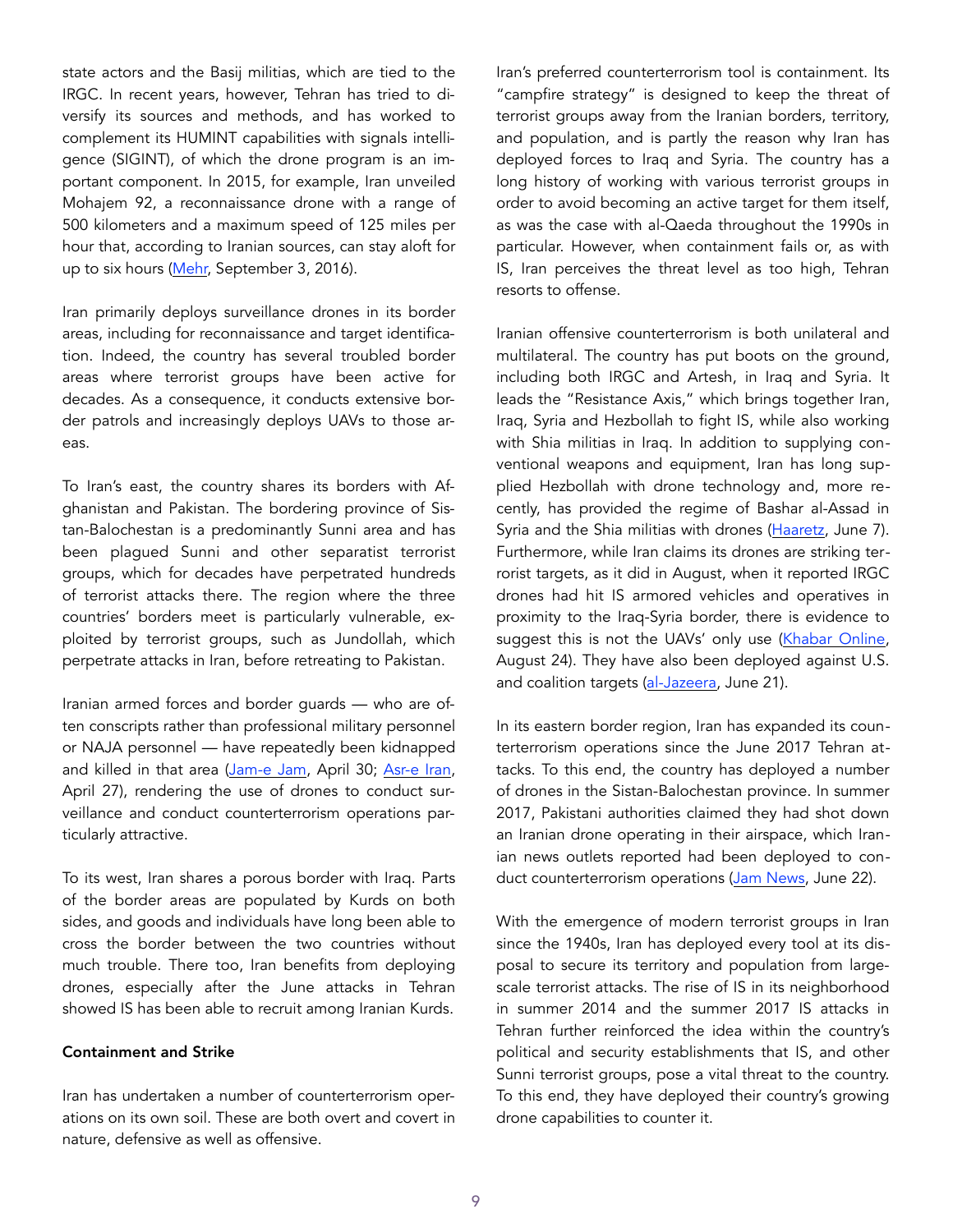*Ariane Tabatabai is the Director of Curriculum and an Assistant Teaching Professor in the Security Studies Program at the Georgetown University School of Foreign Service and a Fellow at the Harvard Kennedy School's Belfer Center.* 

#### **NOTES**

[1] For a detailed account of Iran's counterterrorism apparatus, see *[The Journal of Strategic Studies](http://www.tandfonline.com/doi/abs/10.1080/01402390.2017.1283613)* (February 6, 2017)

## Reaping the Whirlwind: Drones Flown by Non-state Actors Now Pose a Lethal **Threat**

#### *Elizabeth Santoro and Avery Plaw*

Non-state actors have long been subject to surveillance and even attack by armed drones flown by states they threaten. In recent months, however, there has been growing evidence of non-state actors turning the tables and using armed drones to conduct attacks against the forces of the states that threaten them.

#### Recent Strikes

In June of this year, a U.S.-led special operations force fighting against Islamic State (IS) militants near the al-Tanf outpost on the Syria-Iraq border was struck by a missiles fired from a drone — an Iranian Shahed-129, roughly the size of a U.S. Predator ([Asharq al-Awsat,](https://english.aawsat.com/paulataha/news-middle-east/syrian-drone-shot-firing-coalition-forces) June 9).

This marked an abrupt escalation from the usual IS attacks with off-the-shelf commercial drones dropping grenade-sized munitions — attacks which began in 2015 and appear to have sharply accelerated in early 2017 ([Remote Control Project,](http://remotecontrolproject.org/wp-content/uploads/2016/01/Hostile-use-of-drones-report_open-briefing.pdf) January, 2016: 11). [1] In February 2017 alone, IS claimed to have executed 15 drone attacks in Iraq in just two days, a claim that was supported by aerial-view images. [2]

In January, Houthi rebels in Yemen used an unmanned maritime craft to strike a Saudi warship in the Red Sea, killing two sailors and injuring three others ([New Arab,](https://www.alaraby.co.uk/english/news/2017/1/30/houthi-rebels-destroy-saudi-warship-off-yemen-coast) January 31). Houthis have also recently been using Iranian-built Ababil drones to destroy Saudi radar stations used by U.S. Patriot missile batteries, leaving Saudi Ara-bia vulnerable to missile attack ([The National,](https://www.thenational.ae/world/iran-smuggling-kamikaze-drones-to-yemen-s-houthi-rebels-1.41483) March 22).

Video footage from August 2016 demonstrates that Hezbollah has integrated mini-drones into their arsenal and are using them to drop munitions on rebels in northern Syria ([AMN,](https://www.almasdarnews.com/article/hezbollah-drone-carries-airstrike-southern-aleppo-video/) August 9, 2016). This videotaped effort aimed to build on Hezbollah's successful September 2014 drone attack, which killed an estimated 23 "Syrian rebels" [\(Remote Control Project,](http://remotecontrolproject.org/wp-content/uploads/2016/01/Hostile-use-of-drones-report_open-briefing.pdf) January 2016: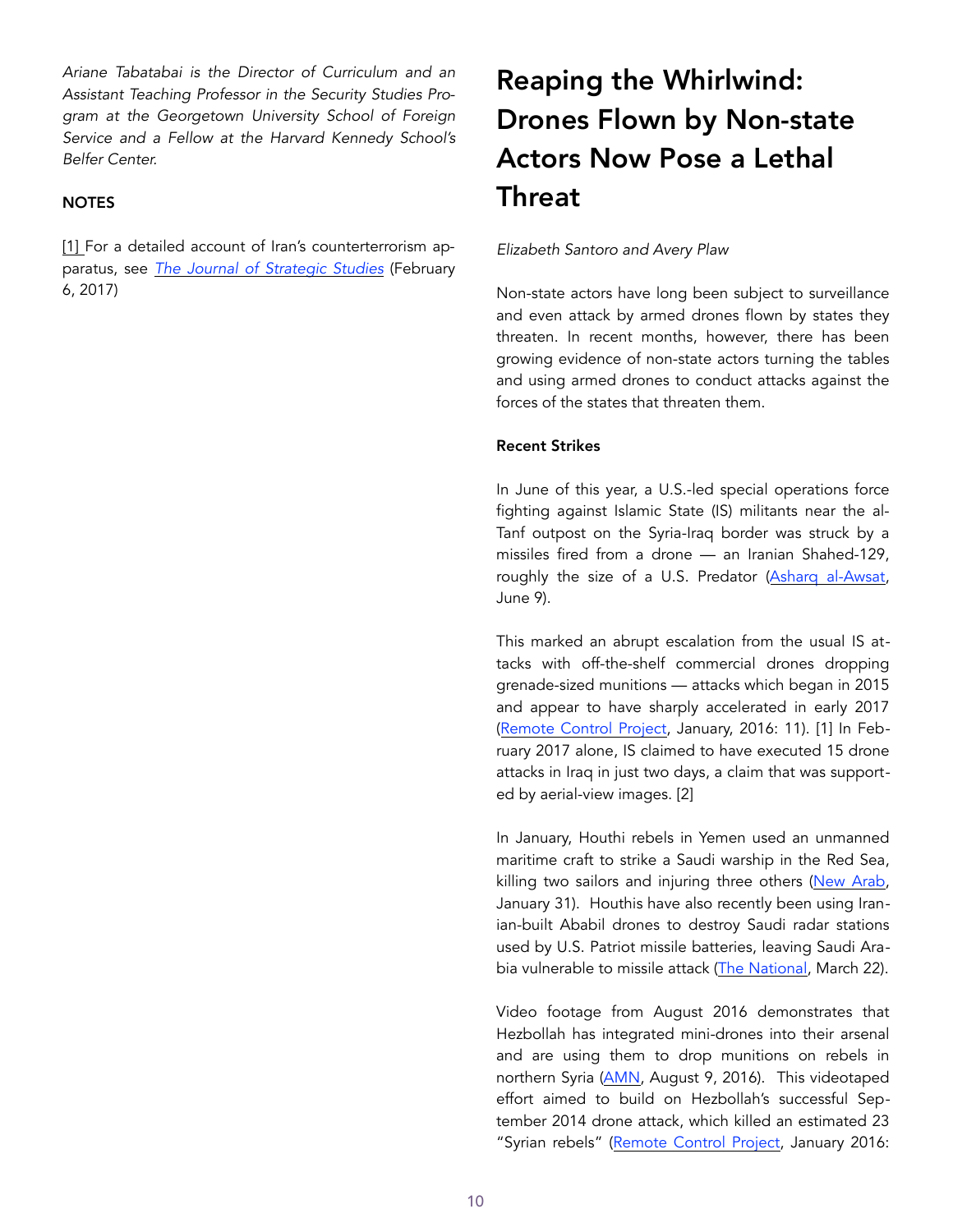11). In another incident in October 2016, two Kurdish soldiers were killed and two French injured by an IS drone that exploded after attacking troops in northern Iraq ([al-Jazeera](http://www.aljazeera.com/news/2016/10/isil-drone-deadly-iraq-attack-161012151854280.html), October 12, 2016).

#### Terrorist Drone Fleets

The threat embodied in these strikes is compounded by the rapidly improving quality and variety of the drones possessed by non-state actors. Hezbollah, for example, has been reported to maintain a small fleet of upwards of 200 UAVs comprised of several different types of drones, including the military grade Iranian Mirsad-1 and Ababil platforms, some capable of carrying a 40 to 50 kilogram explosive warhead [\(Haaretz](http://www.haaretz.com/idf-downs-hezbollah-uav-en-route-to-haifa-1.194670), August 8, 2006; [Ynet News,](https://www.ynetnews.com/articles/0,7340,L-4457653,00.html) November 25, 2013).

Hezbollah has also used a drone it dubs "Ayub," which analysts suspect is actually the Iranian Shahed-129. In 2012, it used this drone to execute a daring surveillance flight over the Israeli nuclear research center in Dimona ([Middle East Eye](http://www.middleeasteye.net/news/analysis-hezbollah-enters-new-war-use-armed-drones-syria-11412100.), March 20). IHS Jane's reports that many of Hezbollah's drones are flown from a UAV airfield in the northern Bekaa Valley, Lebanon, which features a UAV ground command station ([Remote Control Project,](http://remotecontrolproject.org/wp-content/uploads/2016/01/Hostile-use-of-drones-report_open-briefing.pdf) January 2016: 11).

Meanwhile, Houthi rebels in Yemen have been supplied with Iranian Ababil-T aerial drones — though they call them Qasef-6 and claim to have developed them independently — which come "equipped with a high explosive warhead" [\(The National,](https://www.thenational.ae/world/iran-smuggling-kamikaze-drones-to-yemen-s-houthi-rebels-1.41483) March 22). They also possess marine drones capable of inflicting considerable damage on warships [\(Congressional Research Service,](https://fas.org/sgp/crs/mideast/R43960.pdf) March 21).

It has not been confirmed that the Iranian Shahed-129, which attacked U.S special forces while they battled IS militants in June, was being flown by IS itself, but it seems to be a likely inference. If correct, it means IS possesses a combat drone capable, according to Iranian state television, of "flying as far as 2,000 [kilometers] to carry out any type of combat mission … [with a] flight endurance of 24 hours, and a flight ceiling of 24,000 feet" ([Fars News Agency,](http://en.farsnews.com/newstext.aspx?nn=13941115000734) February 4, 2016).

Hamas' al-Qassam Brigades also claims to have developed three UAV platforms, two with combat payloads and one for surveillance [\(Remote Control Project,](http://remotecontrolproject.org/wp-content/uploads/2016/01/Hostile-use-of-drones-report_open-briefing.pdf) January 2016:11). Hamas has even posted a video and images of a drone in its possession that has four small rockets or missiles under its wings [\(Twitter,](http://t.co/moy8kZenD3) July 14, 2014).

A number of other non-state actors are reported to possess more limited but still significant drone capabilities. The Donetsk People's Republic (DPR) militias in eastern Ukraine, for example, reportedly possess and deploy sophisticated Russian-made Eleron-3SV drones for intelligence, surveillance, and reconnaissance (ISR) campaigns ([Lugansk News,](http://lugansk-news.com/eleron-3sv-200k-russian-military-intelligence-drone-as-a-present-to-donetsk-terrorists/) August 3, 2015). A number of al-Qaeda linked groups in Syria and Iraq have also carried out attacks with commercial drones, including the al-Qaeda front group Jund al-Aqsa [\(MEMRI,](https://www.memri.org/reports/decade-jihadi-organizations-use-drones-%E2%80%93-early-experiments-hizbullah-hamas-and-al-qaeda%22%20%5Cl%20%22Al%20Qaeda%20Central%20Anchor) February 21).

Other non-state actors that have used commercial drones for surveillance operations include the Revolutionary Armed Forces of Colombia (FARC) and the drug cartels of Mexico. Meanwhile, a number of other groups, including al-Qaeda in the Arabian Peninsula (AQAP), the Turkestan Islamic Party and Jaysh al-Fath in Syria, have used drones to film attacks their fighters have carried out in order to produce propaganda films ([MEMRI](https://www.memri.org/reports/decade-jihadi-organizations-use-drones-%E2%80%93-early-experiments-hizbullah-hamas-and-al-qaeda%22%20%5Cl%20%22Al%20Qaeda%20Central%20Anchor), February 21).

#### Surprising Pace of Proliferation

The speed and breadth of the development and deployment of drones by non-state actors has exceeded the expectations of many, although not all, drone experts. One thing that was accurately anticipated was the rapid diffusion of commercial off-the-shelf drones and their use to carry out attacks with small explosives. Even in this regard, however, terrorist groups have been surprisingly resourceful and creative, deploying swarms of small drones to maximize damage and disruption, and deftly employing drone footage in their propaganda campaigns to document successful attacks. [3]

However, what has most clearly defied expert expectations has been the rapid diffusion of combat drones like the Ababil and Shahed-129 to non-state actors like Hezbollah, Hamas and the Houthis. The main explanations for this are the rapid development of the Iranian combat drone program, and the willingness of the Iranians to rapidly distribute its combat drones to its terrorist proxies.

Something similar can be said of the rapid diffusion of combat drones to states like Saudi Arabia, Egypt, Iraq,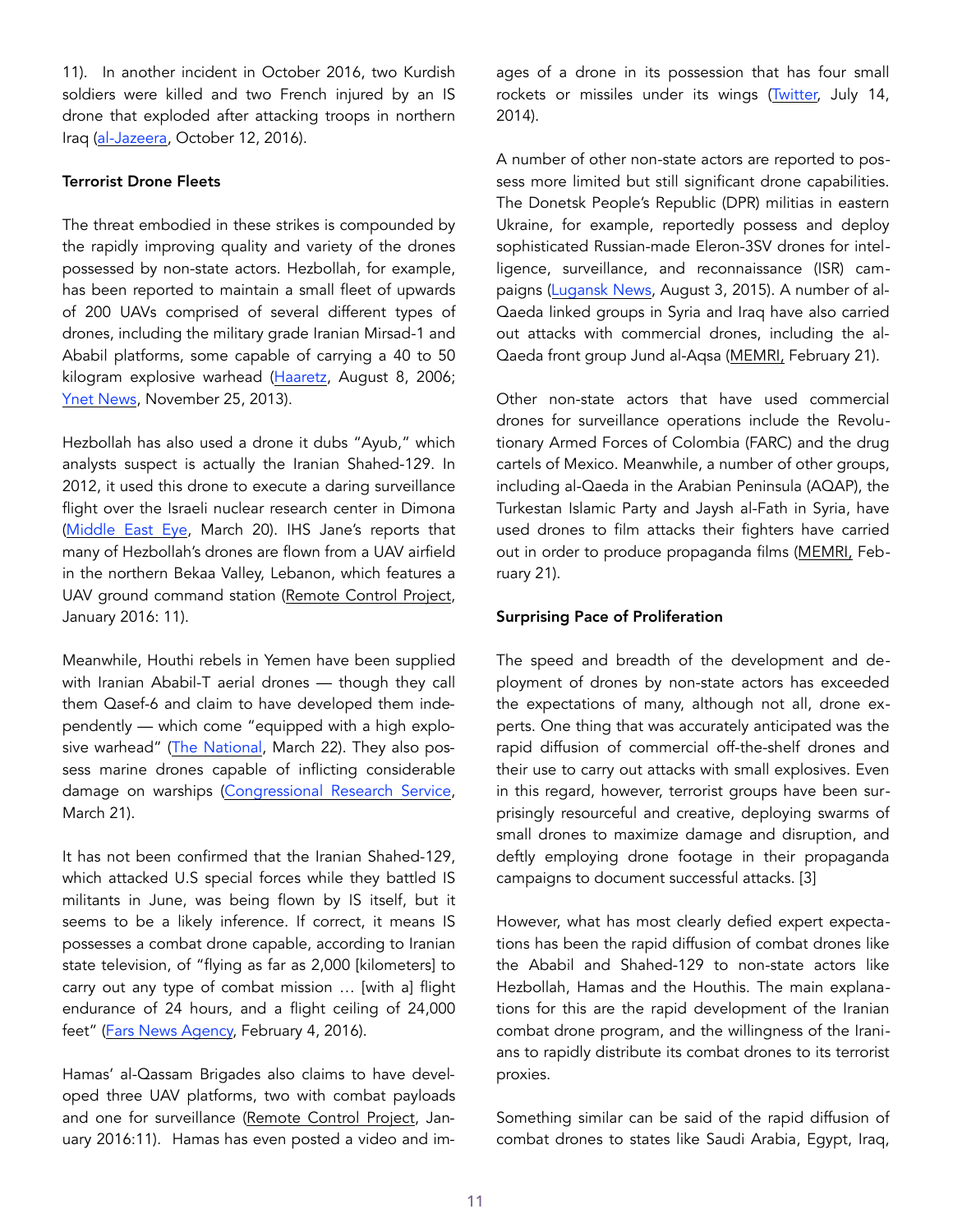Jordan and the United Arab Emirates (UAE). It is in large part attributable to the rapid development of the Chinese combat drone program, as well as the willingness of the Chinese to sell their drones to countries with dubious human rights records.

These two patterns of surprisingly rapid diffusion collide in some theatres of conflict, such as Yemen, where the Saudis and Houthis are deploying their drones directly against one another, sometimes in unexpected ways, such as the Houthi adoption of drone kamikaze missions against Saudi radar installations ([The National,](https://www.thenational.ae/world/iran-smuggling-kamikaze-drones-to-yemen-s-houthi-rebels-1.41483) March 22). One effect of the rapid diffusion of combat drones to both states and non-state actors has been to encourage an intensifying arms race in drones.

#### Learning New Tactics

Naturally, states newly threatened by terrorist drones have sought to develop new tactics to neutralize the threat. The Israelis appear to have responded to growing drone and missile threats from Hezbollah and Hamas by tightening detection and interception capabilities (especially around the Iron Dome), aggressively scrambling fighters to shoot down drones, fighting occasional land campaigns to try to destroy terrorist capabilities on the ground and possibly trying to interdict new supplies of drones ([Times of Israel](https://www.timesofisrael.com/israel-scrambles-jets-after-hamas-launches-drone-over-gaza/), December 14, 2014).

The United States and its other allies have also developed tactics to respond to the threat of drone attacks in Syria and Iraq. For example, soldiers from the U.S. Army's 82nd Airborne Division around Mosul have steadily increased counter-drone operations since March 2017, at a time when IS was becoming increasingly lethal with the devices ([Asharq al-Awsat](https://english.aawsat.com/paulataha/news-middle-east/syrian-drone-shot-firing-coalition-forces), June 9).

The methods the 82nd Airborne Division employed include: the use of a spotter looking for incoming drones, usually operating from a vehicle, with radios and a computer to communicate with aircraft overhead; U.S. troops moving around Mosul continually deploying their vehicle-mounted Anti-Unmanned Aerial Vehicle Device (AUDS) in locations that allowed it to cover the Iraqi front lines; other equipment to stop drones, including handheld rifles designed to disrupt the control signal sent to the aircraft; and a focus on reactive mobility — for example, in one case, according to an Syrian Democratic Forces fighter, U.S. forces were preparing for a set of strikes after receiving coordinates from their Syrian counterparts when they identified an incoming drone threat — they decamped and rapidly redeployed to a new location to continue their planned strikes ([Asharq al-Awsat,](https://english.aawsat.com/paulataha/news-middle-east/syrian-drone-shot-firing-coalition-forces) June 9; [Washington Post,](https://www.washingtonpost.com/news/checkpoint/wp/2016/07/26/the-us-is-apparently-using-anti-drone-rifles-against-the-islamic-state/?utm_term=.76c199d9036a) July 26, 2016).

Interestingly, some of these U.S. counter-drone tactics are notably reminiscent of al-Qaeda's reaction to U.S. drone strikes as reflected in both recovered al-Qaeda internal documents and observed behavior. For example, four of al-Qaeda's "22 Tips of Dodging Drone Attacks" read as follows:

Placing a group of skilled snipers to hunt the drone;

• Jamming of and confusing of electronic communication;

Using general confusion methods and not to use permanent headquarters;

• Discovering the presence of a drone through well-placed reconnaissance networks and to warn all the formations to halt any movement in the area.

By the same token, al-Qaeda and other terrorist groups targeted by U.S. drones are likely to learn from U.S. counter-drone tactics. In other words, there is now a tactical race toward adaptations to neutralize enemy drone capabilities that parallels the technological race to develop and/or access new drone capabilities.

#### Increased Pressure on States

The upshot of all this is that some non-state actors including terrorist groups have become capable of conducting lethal combat drone strikes with surprising rapidity (and this pattern is likely to accelerate); and there is an intensifying competition to develop tactics to diminish the threats posed by drones from which nonstate actors are likely to quickly benefit.

The effect of these dynamics is to further increase pressure on leading drone-employing states, like the United States, to develop new technological capabilities and limit their diffusion. They are also, ironically, under pressure to improve counter-drone tactics and technologies, ideally in ways that are not easily duplicated by nonstate actors. In short, non-state actors have considerably increased the pressure both on the battlefield against states deploying drones and in the larger race to leverage benefits from the technology.